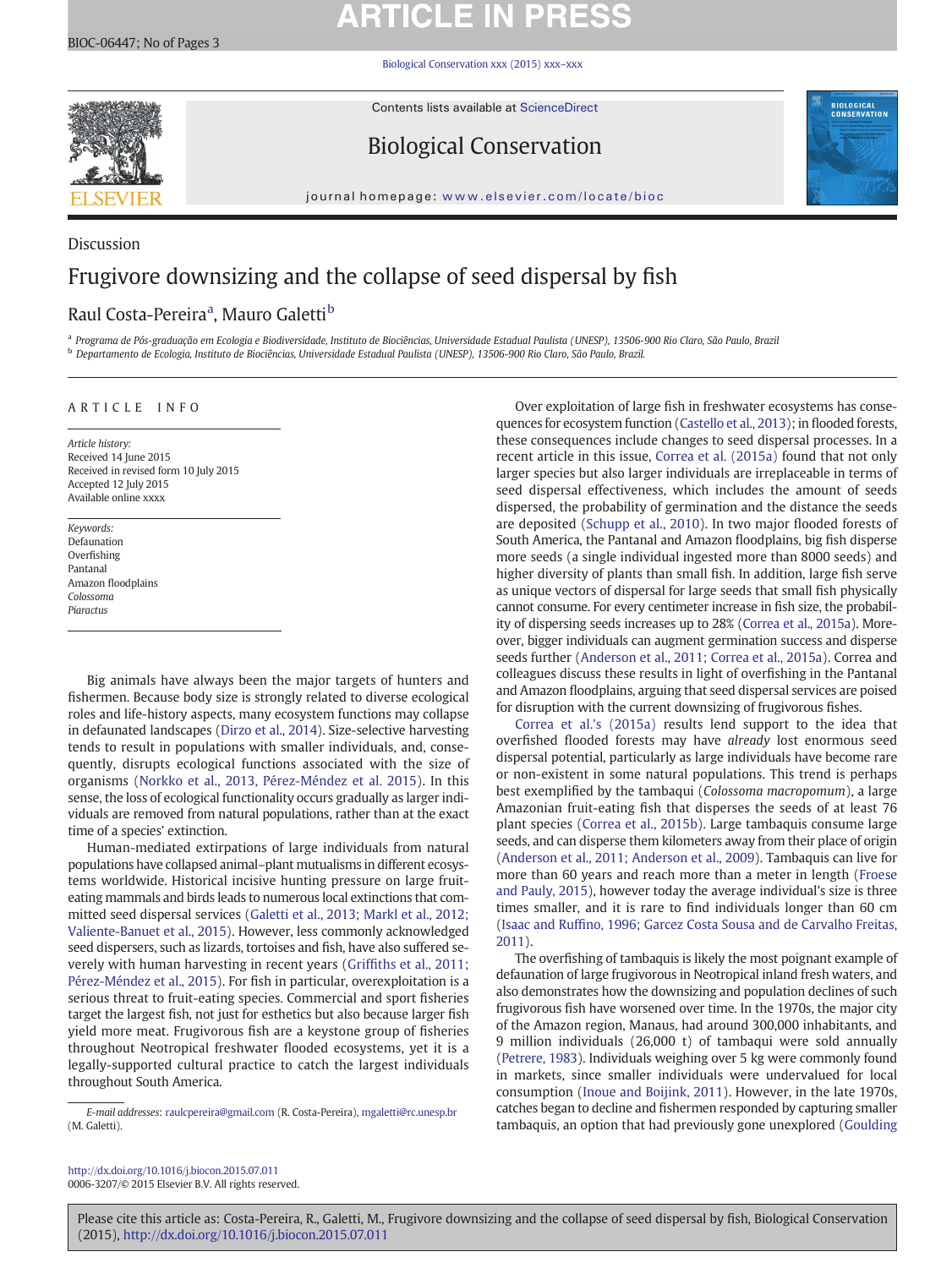<span id="page-1-0"></span>and Carvalho, 1982). Now, the population of Manaus exceeds 2 million inhabitants, and the number of tambaquis caught and sold has been reduced by nearly 90% [\(Santos et al., 2007\)](#page-2-0). Large tambaquis are rare and expensive, while individuals weighing less than 2 kg are sold widely for local consumption (Inoue and Boijink, 2011). Local fishermen recognize that large individuals of tambaquis are no longer found in the flooded forests of the Manaus region. This worrying scenario extends beyond Manaus to Pantanal, the second largest floodplain of South America. In Pantanal, the overfishing of frugivorous pacu (Piaractus mesopotamicus) has resulted in population reductions of 90% (Peixer et al., 2007).

Considering the potential that the biggest individuals have to disperse seeds, the downsizing of tambaquis, pacus, and other large Neotropical fruit-eating fish is likely resulting in a seed dispersal deficit. To explore the seed dispersal deficit caused by decreasing fish body sizes, we simulated changes in seed dispersal for pacu. We used the relationship that Correa et al. (2015a) quantified between pacu body size and the proportion of seeds dispersed, and extrapolated a seed dispersal value for the maximum body size yet recorded [\(www.](http://www.fishing-worldrecords.com) fi[shing-worldrecords.com\)](http://www.fishing-worldrecords.com). Assuming that the relationship between body size and dispersal for pacu continues beyond the size range that Correa et al. (2015a) sampled, the difference in body size between the largest pacu captured by Correa and colleagues (59 cm) and the largest recorded individual (~85 cm) implies a deficit of about 46% in proportion of seeds dispersed (Fig. 1). As smaller individuals persist, this species already appears to be experiencing a loss of ecological functionality, and we anticipate that this trend is representative of other fruiteating fish species.

Certainly the legacy of overfishing fruit-eating fish has more drastic and widespread consequences than originally imagined. In addition to jeopardizing the demographic sustainability of fish, and causing economic and social losses to local and riverine populations, downsizing fish populations may collapse ancient fish–fruit interactions that evolved ~70 millions years ago (Correa et al., 2015b). However, the



Fig. 1. The larger the fish, the more seeds it disperses (model from Correa et al., 2015a,  $p=$ 0.031, Fig. 2a). Here we illustrate how body size of the pacu (Piaractus mesopotamicus) is related to the proportion of seeds dispersed (see Correa et al., 2015a for details of the analysis), and highlight the potential seed dispersal deficit associated with fish downsizing. The vertical dotted blue lines represent the range of sizes of individuals captured by Correa et al. (2015a); and the black ticks represent, respectively, the mean body size found by Galetti et al. (2008), Correa et al. (2015a) and Peixer et al. (2007) (two last ticks, referent to 1997 and 1996 data) in the Pantanal. Assuming that the relationship continues the same beyond size range sampled, the red dotted lines represent the extrapolation of the model until the maximum size for the species recorded so far. (For interpretation of the references to color in this figure legend, the reader is referred to the web version of this article.)

extirpation of large fish in natural floodplains may be reverted by providing incentives for the production of frugivorous species in captivity, which in turn could reduce fishing pressures on wild populations. If frugivorous fish have enough time to grow, demographic recovery could reestablish important ecosystem processes, particularly long-distance seed dispersal. Moreover, recent timely legal regulations have established maximum allowable sizes for fishing in some regions of Brazil and Argentina. While this policy could help to reverse some recent downsizing of frugivorous fish, it is still limited to just a few species. Given the links between fish size and seed dispersal, it is critical that fisheries management strategies and policies consider the effects of fishing on ecosystem function, in addition to economic and sustainable yield. Otherwise, the effects of overfishing will ripple out to include sunken seeds and, ultimately, a loss of plant biodiversity.

### Acknowledgments

RC receives a fellowship from Fundação de Amparo à Pesquisa do Estado de São Paulo (FAPESP #2014/20924-5) and MG receives a fellowship from Conselho Nacional de Desenvolvimento Científico (CNPq) (300241/2010-0). We thank S. Correa and J. Anderson for sending the data for making Fig. 1. To R. Primack and A. Gallinat for reading and commenting our manuscript.

## References

- Anderson, J.T., Rojas, J.S., Flecker, A.S., 2009. [High-quality seed dispersal by fruit-eating](http://refhub.elsevier.com/S0006-3207(15)30020-3/rf0005) fishes in Amazonian fl[oodplain habitats. Oecologia 161, 279](http://refhub.elsevier.com/S0006-3207(15)30020-3/rf0005)–290.
- Anderson, J.T., Nuttle, T., Rojas, J.S.S., Pendergast, T.H., Flecker, A.S., 2011. [Extremely long](http://refhub.elsevier.com/S0006-3207(15)30020-3/rf0010)distance seed dispersal by an overfi[shed Amazonian frugivore. Proc. R. Soc. B Biol. Sci.](http://refhub.elsevier.com/S0006-3207(15)30020-3/rf0010) [278, 3329](http://refhub.elsevier.com/S0006-3207(15)30020-3/rf0010)–3335.
- Castello, L., McGrath, D.G., Hess, L.L., Coe, M.T., Lefebvre, P.A., Petry, P., Macedo, M.N., Renó, V.F., Arantes, C.C., 2013. [The vulnerability of Amazon freshwater ecosystems. Conserv.](http://refhub.elsevier.com/S0006-3207(15)30020-3/rf0015) [Lett. 6, 217](http://refhub.elsevier.com/S0006-3207(15)30020-3/rf0015)–229.
- Correa, S.B., Araújo, J.K., Penha, J.M., Cunha, C.N., Stevenson, P.R., Anderson, J.T., 2015a. Overfi[shing disrupt an ancient mutualism between frugivorous](http://refhub.elsevier.com/S0006-3207(15)30020-3/rf0020) fish and plants in [Neotropical wetlands. Biol. Conserv. 191, 159](http://refhub.elsevier.com/S0006-3207(15)30020-3/rf0020)–167.
- Correa, S.B., Costa-Pereira, R., Fleming, T., Goulding, M., Anderson, J.T., 2015b. [Neotropical](http://refhub.elsevier.com/S0006-3207(15)30020-3/rf0025) fish–[fruit interactions: eco-evolutionary dynamics and conservation. Biological](http://refhub.elsevier.com/S0006-3207(15)30020-3/rf0025) [Reviews of the Cambridge Philosophical Society \(in press\)](http://refhub.elsevier.com/S0006-3207(15)30020-3/rf0025).
- Dirzo, R., Young, H.S., Galetti, M., Ceballos, G., Isaac, N.J.B., Collen, B., 2014. [Defaunation in](http://refhub.elsevier.com/S0006-3207(15)30020-3/rf0030) [the Anthropocene. Science 345, 401](http://refhub.elsevier.com/S0006-3207(15)30020-3/rf0030)–406.
- Froese, R., Pauly, D., 2015. [FishBase \(Version 6/2015\).](http://refhub.elsevier.com/S0006-3207(15)30020-3/rf0035)
- Galetti, M., Donatti, C.I., Pizo, M.A., Giacomini, H.C., 2008. Big fi[sh are the best: seed](http://refhub.elsevier.com/S0006-3207(15)30020-3/rf0040) dispersal of Bactris glaucescens by the pacu fish ([Piaractus mesopotamicus](http://refhub.elsevier.com/S0006-3207(15)30020-3/rf0040)) in the [Pantanal, Brazil. Biotropica 40, 386](http://refhub.elsevier.com/S0006-3207(15)30020-3/rf0040)–389.
- Galetti, M., Guevara, R., Cortes, M.C., Fadini, R., Von Matter, S., Leite, A.B., Labecca, F., Ribeiro, T., Carvalho, C.S., Collevatti, R.G., Pires, M.M., Guimaraes, P.R., Brancalion, P.H., Ribeiro, M.C., Jordano, P., 2013. [Functional extinction of birds drives rapid](http://refhub.elsevier.com/S0006-3207(15)30020-3/rf0045) [evolutionary changes in seed size. Science 340, 1086](http://refhub.elsevier.com/S0006-3207(15)30020-3/rf0045)–1090.
- Garcez Costa Sousa, R., de Carvalho Freitas, C.E., 2011. [Seasonal catch distribution of](http://refhub.elsevier.com/S0006-3207(15)30020-3/rf0050) tambaqui (Colossoma macropomum[\), Characidae in a central Amazon](http://refhub.elsevier.com/S0006-3207(15)30020-3/rf0050) floodplain lake: implications for sustainable fi[sheries management. J. Appl. Ichthyol. 27,](http://refhub.elsevier.com/S0006-3207(15)30020-3/rf0050) 118–[121.](http://refhub.elsevier.com/S0006-3207(15)30020-3/rf0050)
- Goulding, M., Carvalho, M.L., 1982. [Life history and management of the tambaqui](http://refhub.elsevier.com/S0006-3207(15)30020-3/rf0055) (Colossoma macropomum[, Characidae\): an important Amazonian food](http://refhub.elsevier.com/S0006-3207(15)30020-3/rf0055) fish. Rev. [Bras. Zool. 1, 107](http://refhub.elsevier.com/S0006-3207(15)30020-3/rf0055)–133.
- Griffiths, C.J., Hansen, D.M., Jones, C.G., Zuel, N., Harris, S., 2011. [Resurrecting extinct](http://refhub.elsevier.com/S0006-3207(15)30020-3/rf0060) [interactions with extant substitutes. Curr. Biol. 21, 762](http://refhub.elsevier.com/S0006-3207(15)30020-3/rf0060)–765.
- Inoue, L.A.K.A., Boijink, C.L., 2011. Manaus a capital do tambaqui Available at: [http://](http://www.infobibos.com/Artigos/2011_1/tambaqui/index.htm) [www.infobibos.com/Artigos/2011\\_1/tambaqui/index.htm](http://www.infobibos.com/Artigos/2011_1/tambaqui/index.htm).
- Isaac, V.J., Ruffino, M.L., 1996. [Population dynamics of tambaqui, Colossoma](http://refhub.elsevier.com/S0006-3207(15)30020-3/rf0070) macropomum [Cuvier, in the Lower Amazon, Brazil. Fish. Manag. Ecol. 3, 315](http://refhub.elsevier.com/S0006-3207(15)30020-3/rf0070)–333.
- Markl, J.S., Schleuning, M., Forget, P.M., Jordano, P., Lambert, J.E., Traveset, A., Wright, S.J., Böhning-Gaese, K., 2012. [A meta-analysis of the effects of human disturbance on seed](http://refhub.elsevier.com/S0006-3207(15)30020-3/rf0075) [dispersal by animals. Conserv. Biol. 26, 1072](http://refhub.elsevier.com/S0006-3207(15)30020-3/rf0075)–1081.
- Norkko, A., Villnas, A., Norkko, J., Valanko, S., Pilditch, C., 2013. [Size matters: implications](http://refhub.elsevier.com/S0006-3207(15)30020-3/rf9000) [of the loss of large individuals for ecosystem function. Sci. Rep. 3, 2646](http://refhub.elsevier.com/S0006-3207(15)30020-3/rf9000).
- Peixer, J., Catella, A.C., Petrere Júnior, M., 2007. [Yield per recruit of the pacu](http://refhub.elsevier.com/S0006-3207(15)30020-3/rf0085) Piaractus mesopotamicus [\(Holmberg, 1887\) in the Pantanal of Mato Grosso do Sul, Brazil.](http://refhub.elsevier.com/S0006-3207(15)30020-3/rf0085) [Braz. J. Biol. 67, 561](http://refhub.elsevier.com/S0006-3207(15)30020-3/rf0085)–567.
- Pérez-Méndez, N., Jordano, P., Valido, A., 2015. [Downsized mutualisms: consequences of](http://refhub.elsevier.com/S0006-3207(15)30020-3/rf0090) [seed dispersers' body-size reduction for early plant recruitment. Perspect. Plant](http://refhub.elsevier.com/S0006-3207(15)30020-3/rf0090) [Ecol. Evol. Syst. 17, 151](http://refhub.elsevier.com/S0006-3207(15)30020-3/rf0090)–159.
- Petrere, M., 1983. [Yield per recruit of the Tambaqui,](http://refhub.elsevier.com/S0006-3207(15)30020-3/rf0095) Colossoma macropomum Cuvier, in [the Amazonas State, Brazil. J. Fish Biol. 22, 133](http://refhub.elsevier.com/S0006-3207(15)30020-3/rf0095)–144.

Please cite this article as: Costa-Pereira, R., Galetti, M., Frugivore downsizing and the collapse of seed dispersal by fish, Biological Conservation (2015), <http://dx.doi.org/10.1016/j.biocon.2015.07.011>